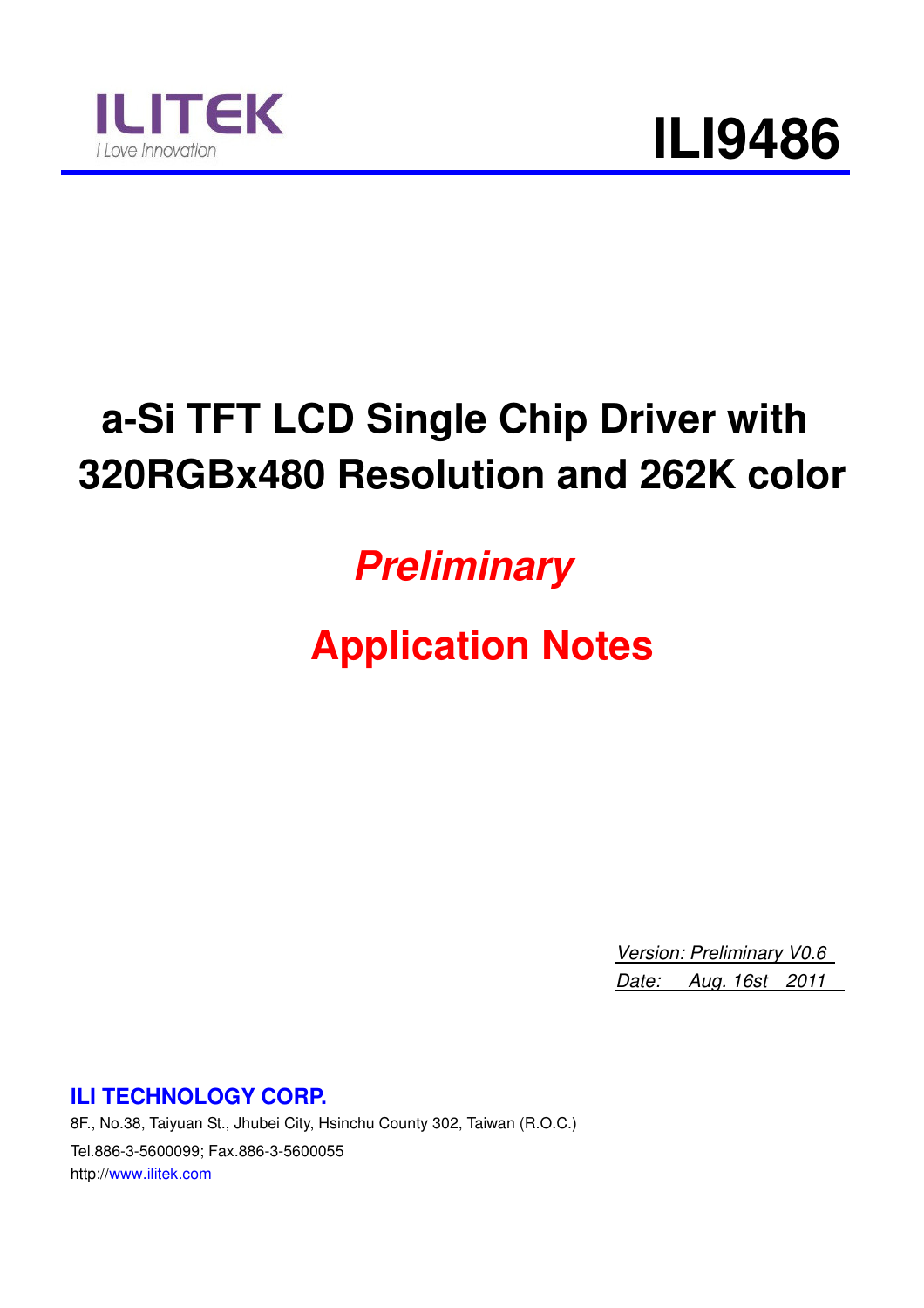

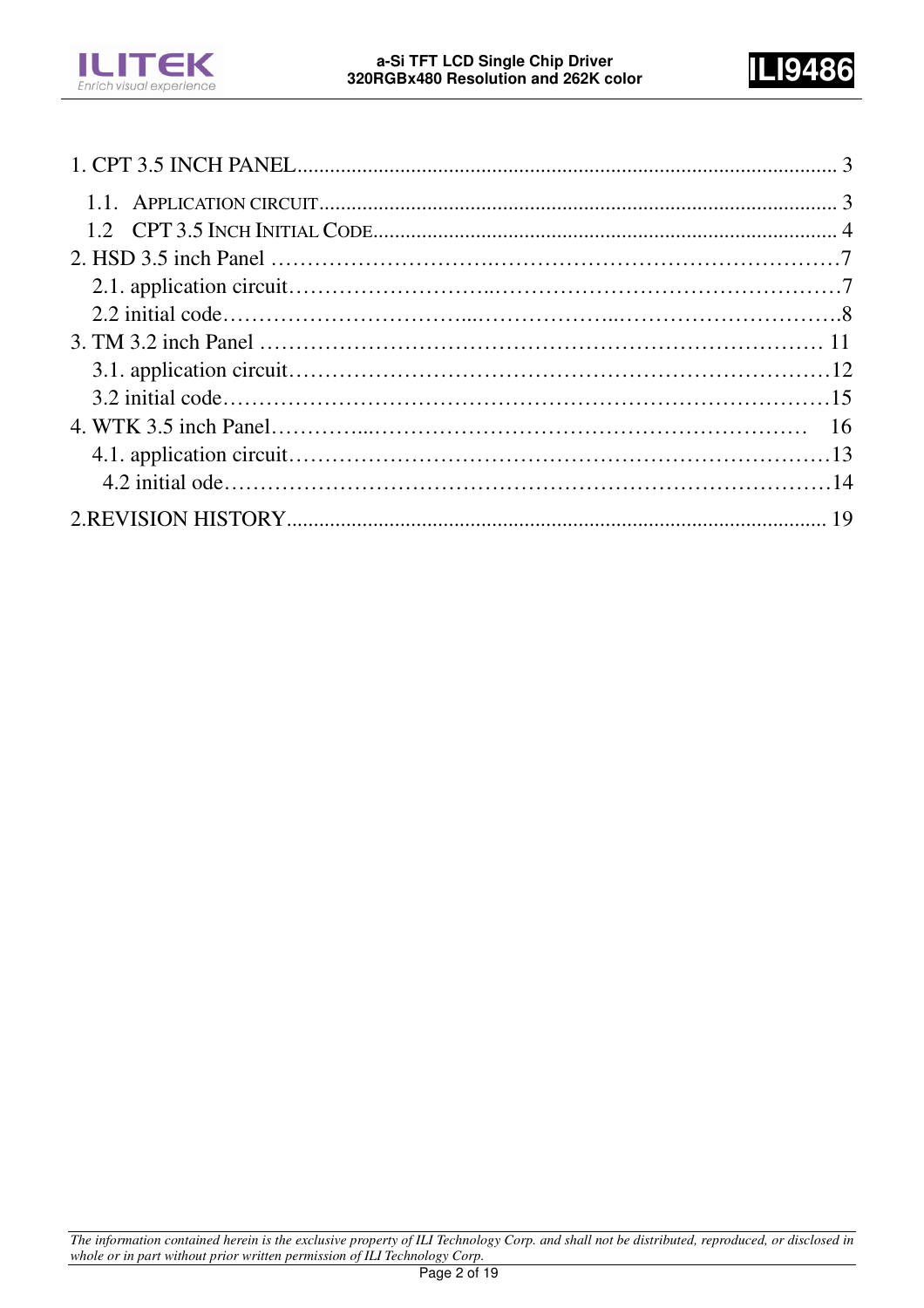



# 1. CPT 3.5 Inch Panel **1. CPT 3.5 Inch Panel**

## $\frac{1}{\sqrt{2}}$ **1.1 Application circuit Application circuit**

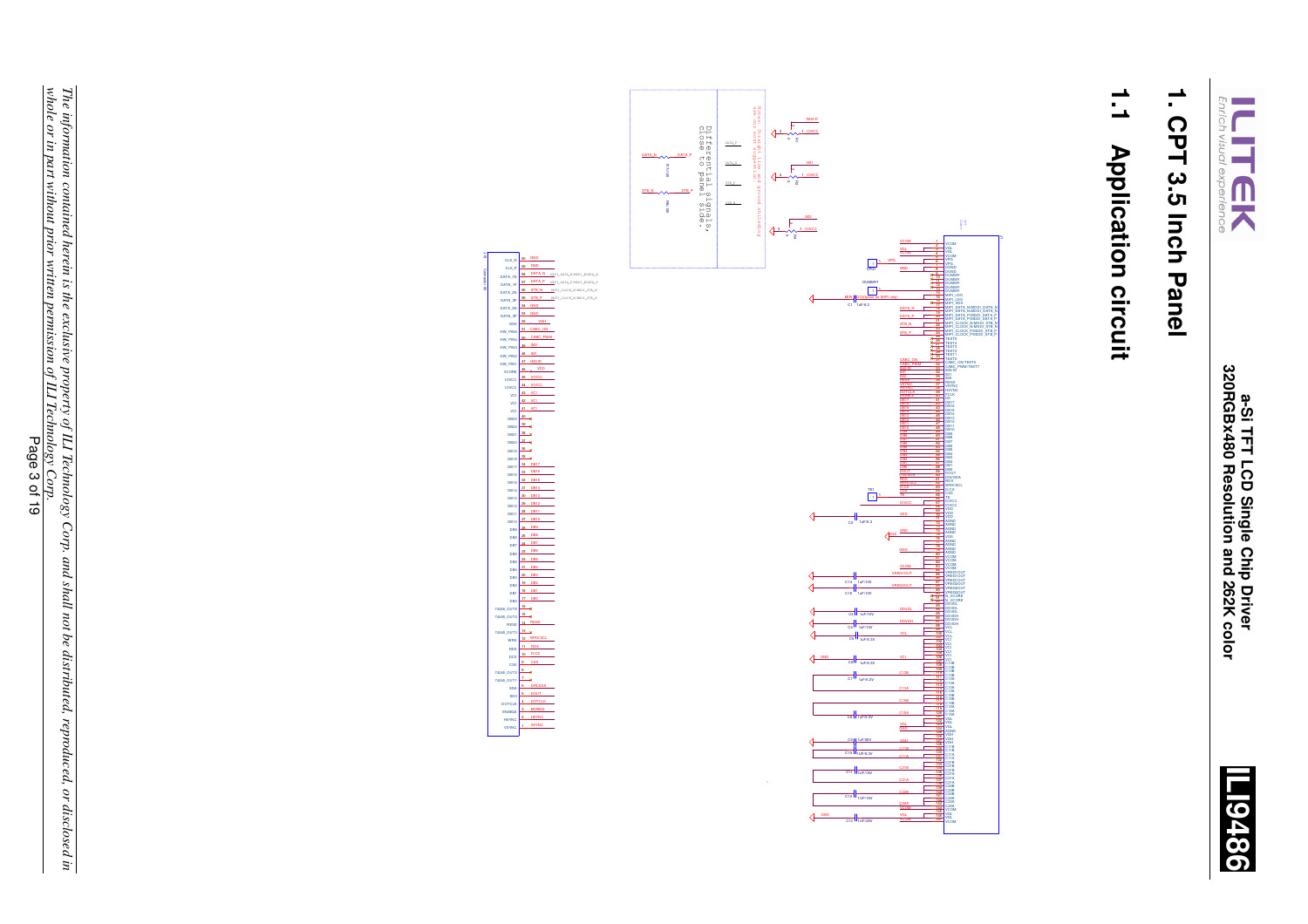



#### **1.2CPT 3.5 Inch Initial Code**

#### **Void ILI9486\_CPT\_Initial\_Code(void)**

{// VCI=2.8V //\*\*\*\*\*\*\*\*\*\*\*\*\* Reset LCD Driver \*\*\*\*\*\*\*\*\*\*\*\*\*\*\*\*//  $LCD_nRESET = 1$ ; Delayms(1); // Delay 1ms  $LCD_nRESET = 0;$ Delayms(10); // Delay 10ms // This delay time is necessary LCD  $n$ RESET = 1; Delayms(120); // Delay 120 ms //\*\*\*\*\*\*\*\*\*\*\*\*\* Start Initial Sequence \*\*\*\*\*\*\*\*\*\*// LCD\_ILI9486\_CMD(0XF2); LCD\_ILI9486\_INDEX(0x18); LCD\_ILI9486\_INDEX(0xA3); LCD\_ILI9486\_INDEX(0x12); LCD\_ILI9486\_INDEX(0x02); LCD\_ILI9486\_INDEX(0XB2); LCD\_ILI9486\_INDEX(0x12); LCD\_ILI9486\_INDEX(0xFF); LCD\_ILI9486\_INDEX(0x10); LCD\_ILI9486\_INDEX(0x00); LCD\_ILI9486\_CMD(0XF8); LCD\_ILI9486\_INDEX(0x21); LCD\_ILI9486\_INDEX(0x04); LCD\_ILI9486\_CMD(0XF9); LCD\_ILI9486\_INDEX(0x00); LCD\_ILI9486\_INDEX(0x08); LCD\_ILI9486\_CMD(0x36); LCD\_ILI9486\_INDEX(0x08); LCD\_ILI9486\_CMD(0xB4); LCD\_ILI9486\_INDEX(0x00);

LCD\_ILI9486\_CMD(0xC1);

LCD\_ILI9486\_INDEX(0x41);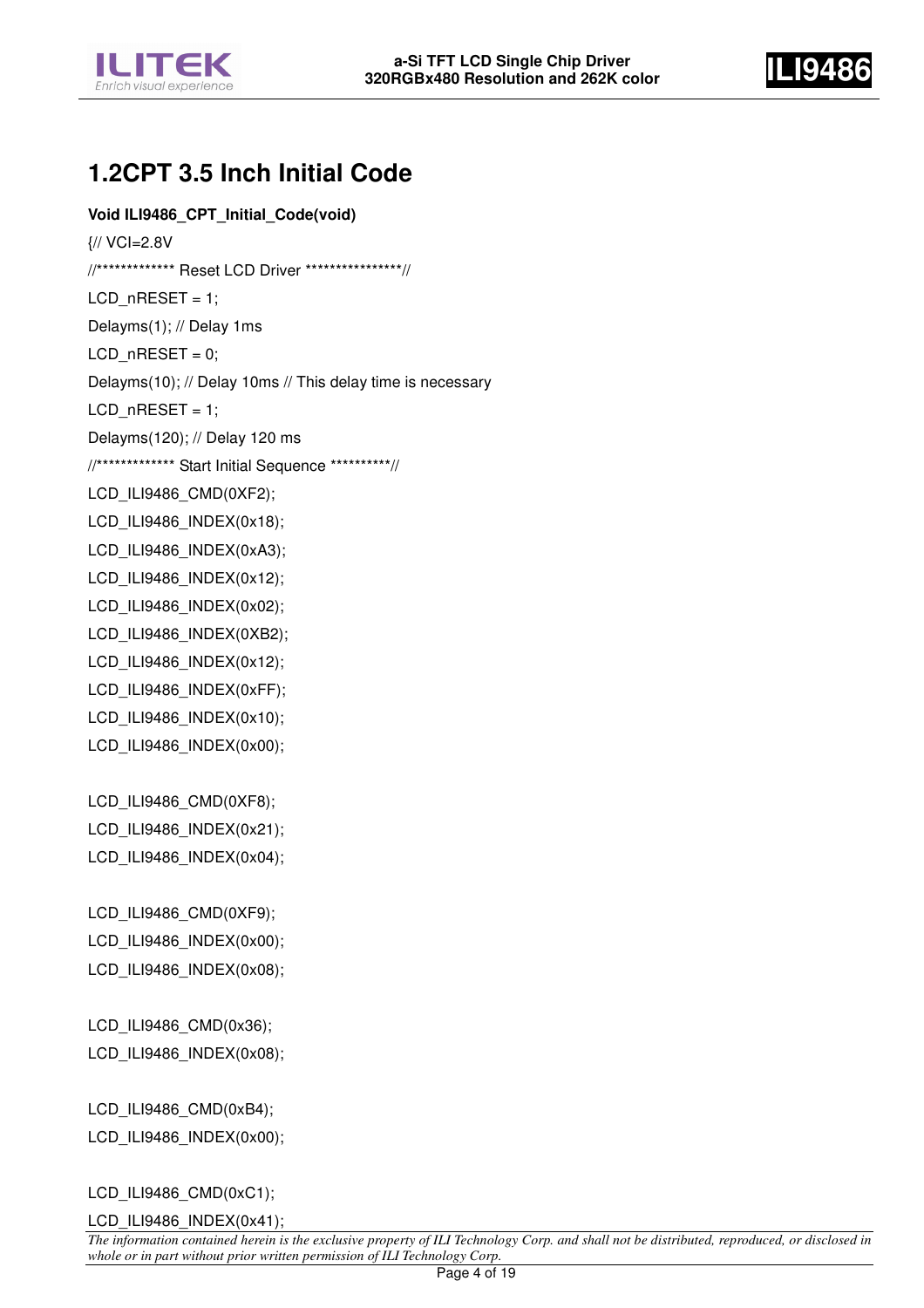



LCD\_ILI9486\_CMD(0xC5); LCD\_ILI9486\_INDEX(0x00); LCD\_ILI9486\_INDEX(0x53); LCD\_ILI9486\_CMD(0xE0); LCD\_ILI9486\_INDEX(0x0F); LCD\_ILI9486\_INDEX(0x1B); LCD\_ILI9486\_INDEX(0x18); LCD\_ILI9486\_INDEX(0x0B); LCD\_ILI9486\_INDEX(0x0E); LCD\_ILI9486\_INDEX(0x09); LCD\_ILI9486\_INDEX(0x47); LCD\_ILI9486\_INDEX(0x94); LCD\_ILI9486\_INDEX(0x35); LCD\_ILI9486\_INDEX(0x0A); LCD\_ILI9486\_INDEX(0x13); LCD\_ILI9486\_INDEX(0x05); LCD\_ILI9486\_INDEX(0x08); LCD\_ILI9486\_INDEX(0x03); LCD\_ILI9486\_INDEX(0x00); LCD\_ILI9486\_CMD(0XE1); LCD\_ILI9486\_INDEX(0x0F); LCD\_ILI9486\_INDEX(0x3A); LCD\_ILI9486\_INDEX(0x37); LCD\_ILI9486\_INDEX(0x0B);

- LCD\_ILI9486\_INDEX(0x0C); LCD\_ILI9486\_INDEX(0x05);
- LCD\_ILI9486\_INDEX(0x4A);
- LCD\_ILI9486\_INDEX(0x24);
- LCD\_ILI9486\_INDEX(0x39);
- LCD\_ILI9486\_INDEX(0x07);
- LCD\_ILI9486\_INDEX(0x10);
- LCD\_ILI9486\_INDEX(0x04);
- LCD\_ILI9486\_INDEX(0x27); LCD\_ILI9486\_INDEX(0x25);
- LCD\_ILI9486\_INDEX(0x00);

LCD\_ILI9486\_CMD(0x11);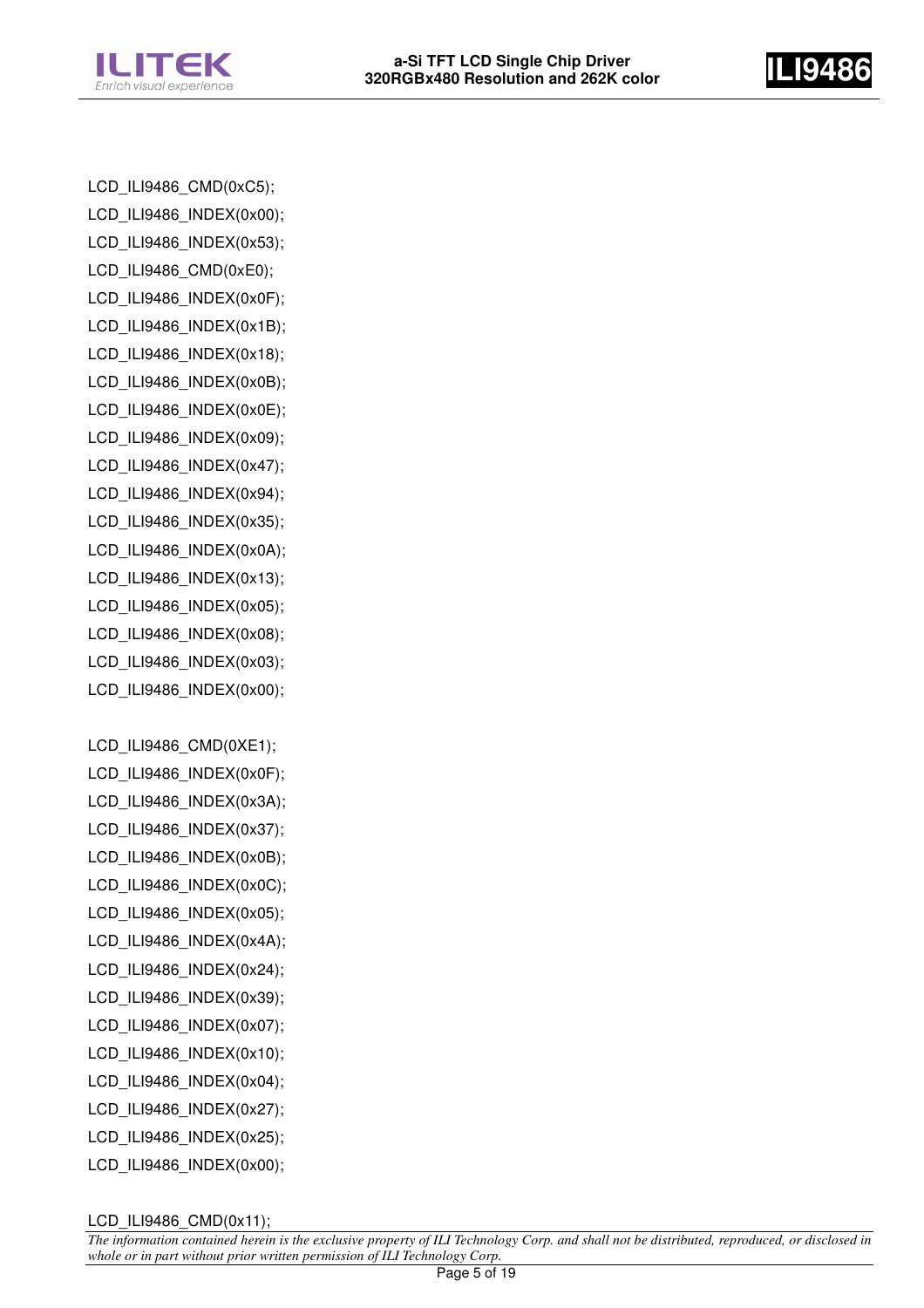



Delayms(120); LCD\_ILI9486\_CMD(0x29); }

#### **Void ILI9486\_EnterSleep\_Code(void)**

{ LCD\_ILI9486\_CMD(0x28) Delayms(10); LCD\_ILI9486\_CMD(0x10); // Set\_address\_mode Delayms(120); }

**Void ILI9486\_ExitSleep\_Code(void)**  { LCD\_ILI9486\_CMD(0x11); // Set\_address\_mode Delayms(120); LCD\_ILI9486\_CMD(0x29) }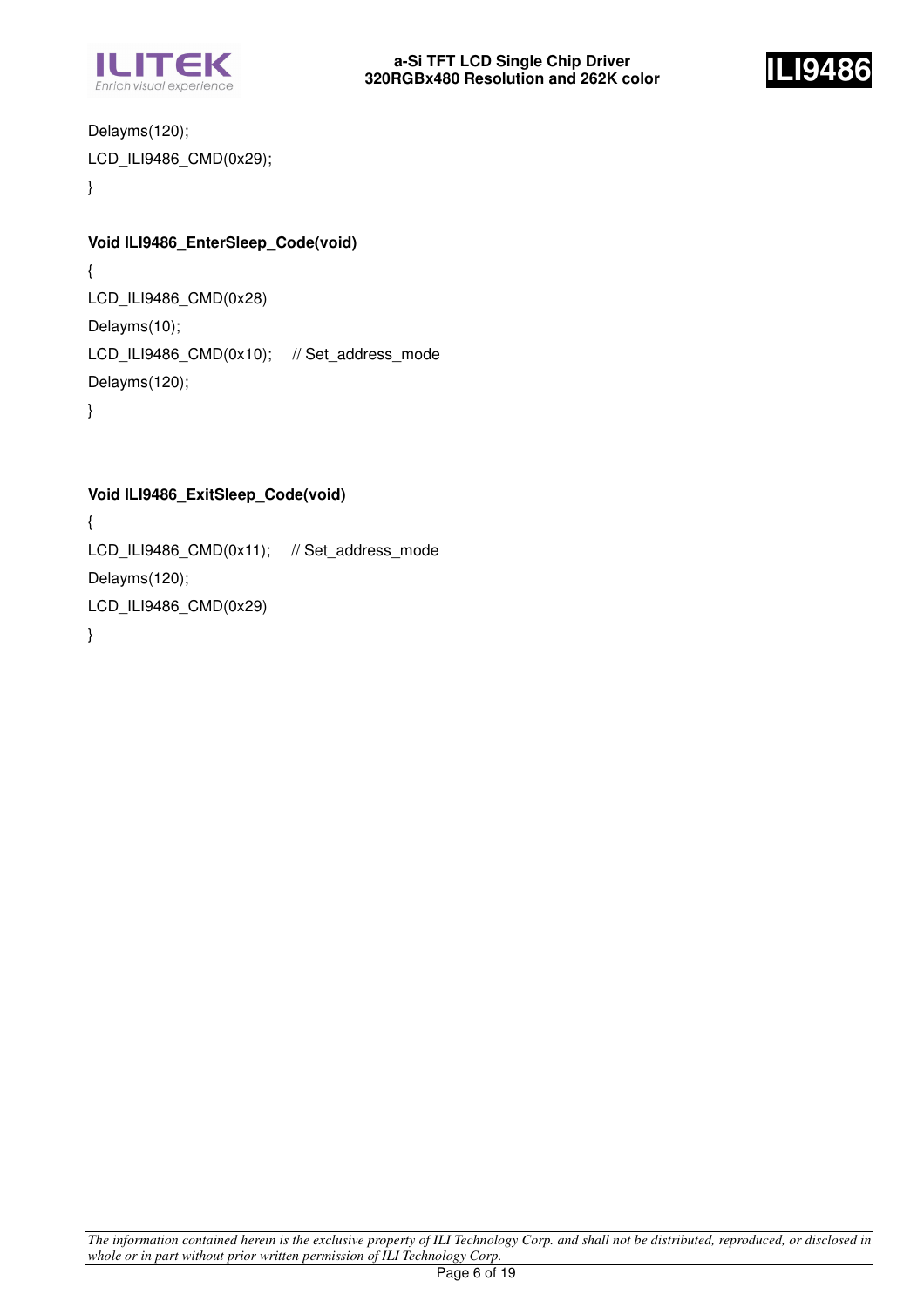



## **2.HSD**

# **2.1 HSD 3.5 INCH FPC 2.1 HSD 3.5 INCH FPC**

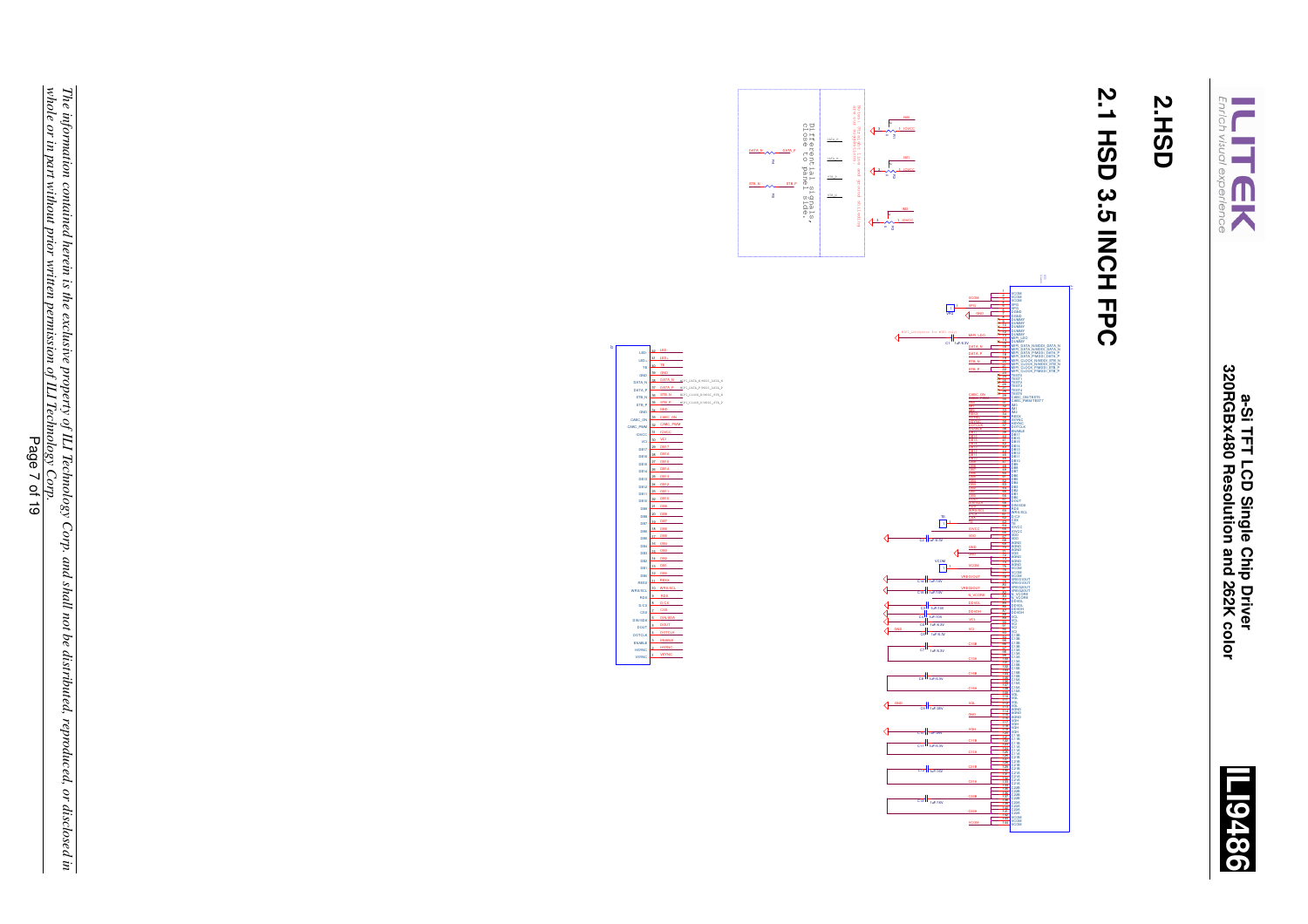



#### **2.2 HSD 3.5 Inch Initial Code**

**Void ILI9486\_HSD\_Initial\_Code(void)** 

{// VCI=2.8V //\*\*\*\*\*\*\*\*\*\*\*\*\* Reset LCD Driver \*\*\*\*\*\*\*\*\*\*\*\*\*\*\*\*// LCD  $n$ RESET = 1; Delayms(1); // Delay 1ms  $LCD_n$ RESET = 0; Delayms(10); // Delay 10ms // This delay time is necessary  $LCD_nRESET = 1$ ; Delayms(120); // Delay 120 ms

//\*\*\*\*\*\*\*\*\*\*\*\*\* Start Initial Sequence \*\*\*\*\*\*\*\*\*\*// LCD\_ILI9486\_CMD(0XF2); LCD\_ILI9486\_INDEX(0x18); LCD\_ILI9486\_INDEX(0xA3); LCD\_ILI9486\_INDEX(0x12); LCD\_ILI9486\_INDEX(0x02); LCD\_ILI9486\_INDEX(0XB2); LCD\_ILI9486\_INDEX(0x12); LCD\_ILI9486\_INDEX(0xFF); LCD\_ILI9486\_INDEX(0x10); LCD\_ILI9486\_INDEX(0x00); LCD\_ILI9486\_CMD(0XF8); LCD\_ILI9486\_INDEX(0x21); LCD\_ILI9486\_INDEX(0x04);

LCD\_ILI9486\_CMD(0XF9); LCD\_ILI9486\_INDEX(0x00); LCD\_ILI9486\_INDEX(0x08);

LCD\_ILI9486\_CMD(0x36); LCD\_ILI9486\_INDEX(0x08);

LCD\_ILI9486\_CMD(0xB4); LCD\_ILI9486\_INDEX(0x00);

LCD\_ILI9486\_CMD(0xB6);

LCD\_ILI9486\_INDEX(0x02);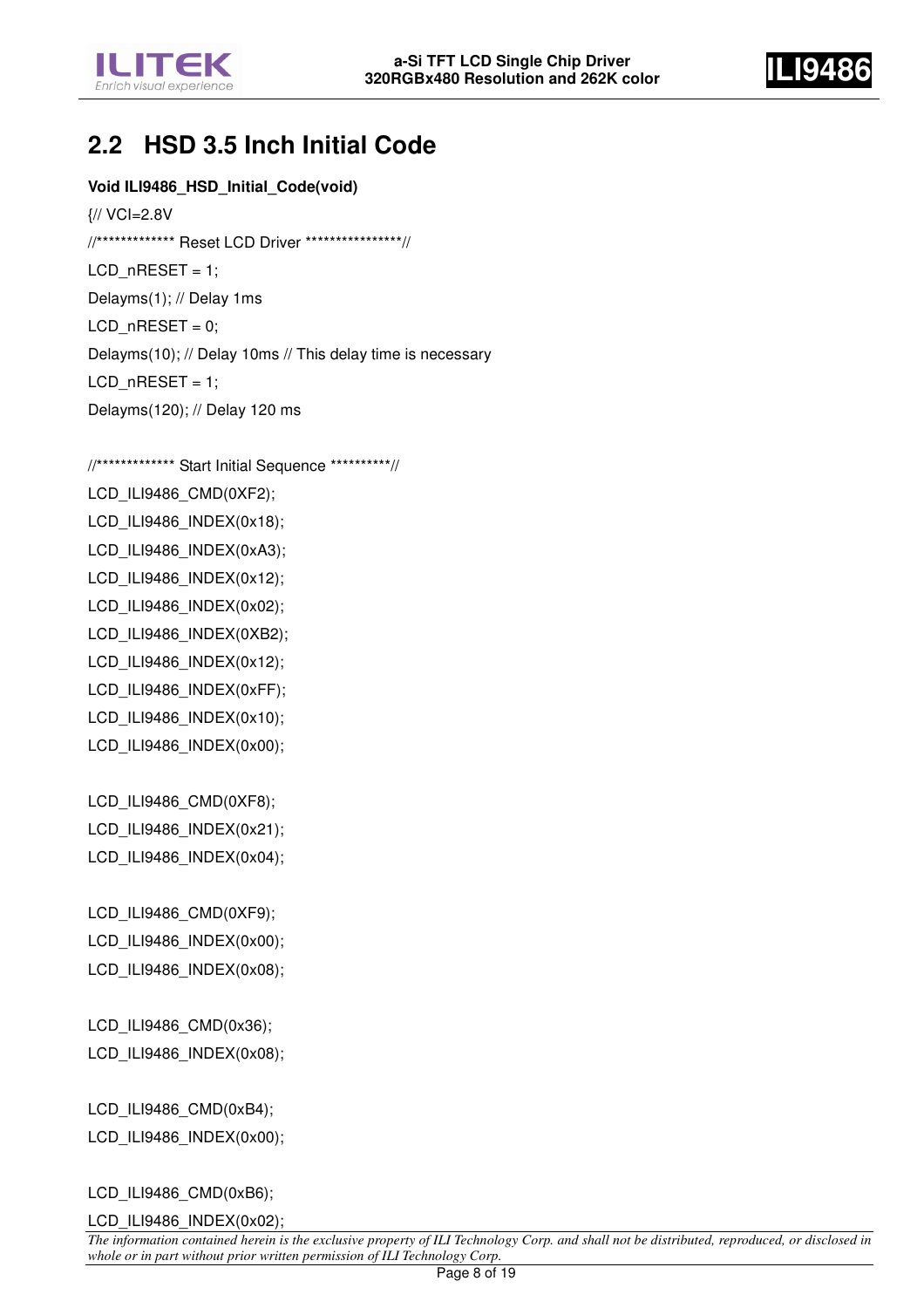



LCD\_ILI9486\_INDEX(0x22);

LCD\_ILI9486\_CMD(0xC1); LCD\_ILI9486\_INDEX(0x41);

LCD\_ILI9486\_CMD(0xC5); LCD\_ILI9486\_INDEX(0x00); LCD\_ILI9486\_INDEX(0x18);

LCD\_ILI9486\_CMD(0xE0); LCD\_ILI9486\_INDEX(0x0F); LCD\_ILI9486\_INDEX(0x1F); LCD\_ILI9486\_INDEX(0x1C); LCD\_ILI9486\_INDEX(0x0C); LCD\_ILI9486\_INDEX(0x0F); LCD\_ILI9486\_INDEX(0x08); LCD\_ILI9486\_INDEX(0x48); LCD\_ILI9486\_INDEX(0x98); LCD\_ILI9486\_INDEX(0x37); LCD\_ILI9486\_INDEX(0x0A); LCD\_ILI9486\_INDEX(0x13); LCD\_ILI9486\_INDEX(0x04); LCD\_ILI9486\_INDEX(0x11); LCD\_ILI9486\_INDEX(0x0D); LCD\_ILI9486\_INDEX(0x00);

LCD\_ILI9486\_CMD(0xE1); LCD\_ILI9486\_INDEX(0x0F); LCD\_ILI9486\_INDEX(0x32); LCD\_ILI9486\_INDEX(0x2E); LCD\_ILI9486\_INDEX(0x0B); LCD\_ILI9486\_INDEX(0x0D); LCD\_ILI9486\_INDEX(0x05); LCD\_ILI9486\_INDEX(0x47); LCD\_ILI9486\_INDEX(0x75); LCD\_ILI9486\_INDEX(0x37); LCD\_ILI9486\_INDEX(0x06); LCD\_ILI9486\_INDEX(0x10);

LCD\_ILI9486\_INDEX(0x03);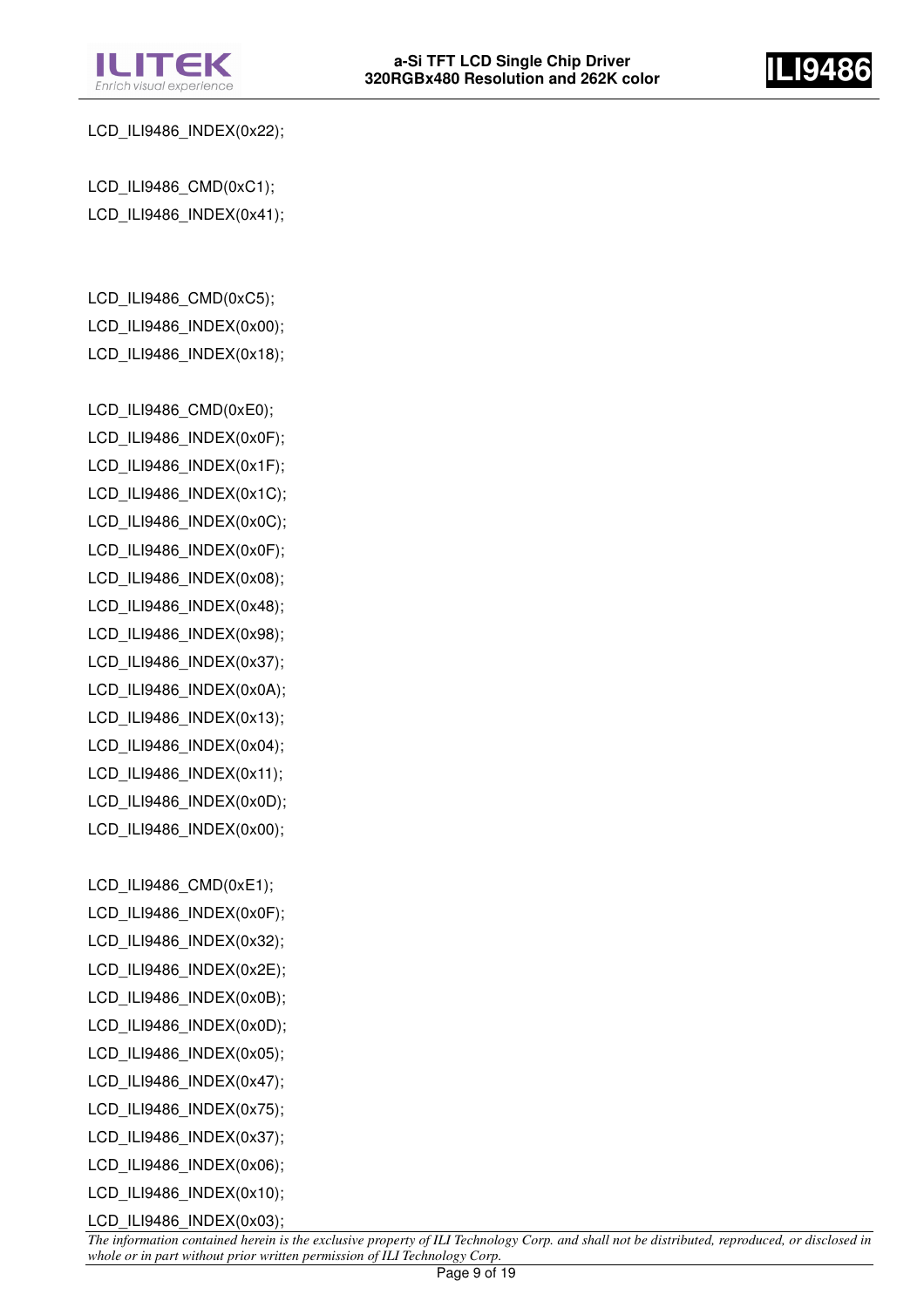



LCD\_ILI9486\_INDEX(0x24); LCD\_ILI9486\_INDEX(0x20); LCD\_ILI9486\_INDEX(0x00);

LCD\_ILI9486\_CMD(0x11); Delayms(120); LCD\_ILI9486\_CMD(0x29); }

```
Void ILI9486_EnterSleep_Code(void) 
{ 
LCD_ILI9486_CMD(0x28)
Delayms(10); 
LCD_ILI9486_CMD(0x10);
```
Delayms(120);

}

#### **Void ILI9486\_ExitSleep\_Code(void)**

{ LCD\_ILI9486\_CMD(0x11); Delayms(120); LCD\_ILI9486\_CMD(0x29) }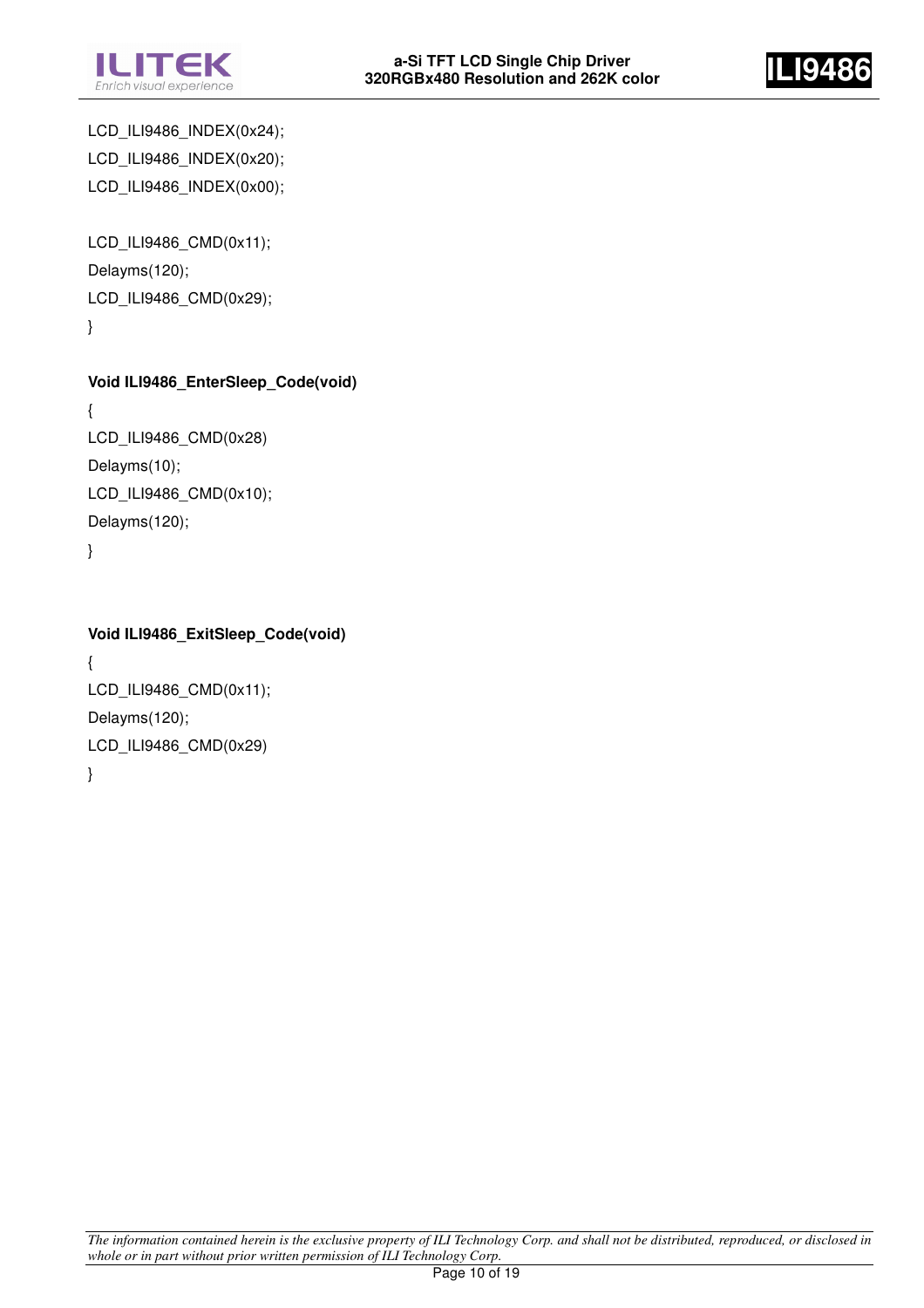



### 3. TM Panel **3.TM Panel**

# 3.1TM 3.2 INCH FPC Circuit **3.1TM 3.2 INCH FPC Circuit**



1234567899

DOTCLK<br>ENABLE<br>HSYNC<br>VSYNC DOUT RDX<br>D/CX<br>CSX WRX/SCL

RES<br>DB11<br>DB11 DB11 DATA\_PWM CABC\_PWM CABC\_PWM CABC\_PWM<br>DATA\_PWM CABC\_PWM CABC\_PWM CABC\_PWM CABC\_PWM CABC\_PWM CABC<br>DATA\_PWM CABC\_PWM CABC\_PWM CABC\_PWM CABC\_PWM CABC\_PWM<br>DATA\_PWM CABC\_PWM CABC\_PWM CABC\_PWM CABC\_PWM CABC\_PWM

42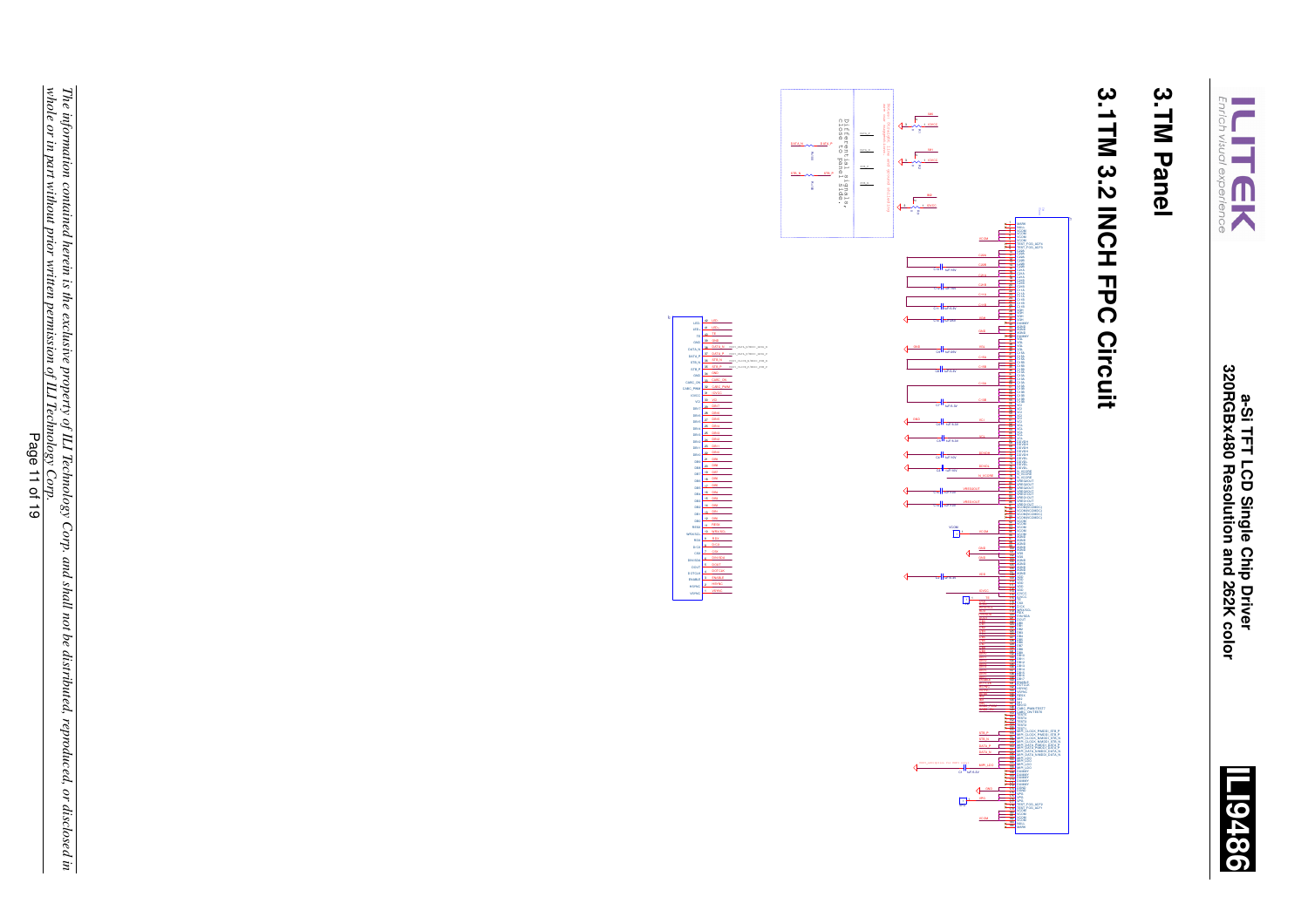



#### **3.2 TM 3.2 Inch Initial Code**

#### **Void ILI9486\_TM\_Initial\_Code(void)**

{// VCI=2.8V //\*\*\*\*\*\*\*\*\*\*\*\*\* Reset LCD Driver \*\*\*\*\*\*\*\*\*\*\*\*\*\*\*\*//  $LCD_nRESET = 1$ ; Delayms(1); // Delay 1ms  $LCD_nRESET = 0;$ Delayms(10); // Delay 10ms // This delay time is necessary LCD  $n$ RESET = 1; Delayms(120); // Delay 120 ms

//\*\*\*\*\*\*\*\*\*\*\*\*\* Start Initial Sequence \*\*\*\*\*\*\*\*\*\*// LCD\_ILI9486\_CMD(0XF2); LCD\_ILI9486\_INDEX(0x18); LCD\_ILI9486\_INDEX(0xA3); LCD\_ILI9486\_INDEX(0x12); LCD\_ILI9486\_INDEX(0x02); LCD\_ILI9486\_INDEX(0XB2); LCD\_ILI9486\_INDEX(0x12); LCD\_ILI9486\_INDEX(0xFF); LCD\_ILI9486\_INDEX(0x10); LCD\_ILI9486\_INDEX(0x00);

LCD\_ILI9486\_CMD(0XF8); LCD\_ILI9486\_INDEX(0x21); LCD\_ILI9486\_INDEX(0x04);

LCD\_ILI9486\_CMD(0XF9); LCD\_ILI9486\_INDEX(0x00); LCD\_ILI9486\_INDEX(0x08);

LCD\_ILI9486\_CMD(0x36); LCD\_ILI9486\_INDEX(0x08);

LCD\_ILI9486\_CMD(0xB4); LCD\_ILI9486\_INDEX(0x00);

LCD ILI9486 CMD(0xB6);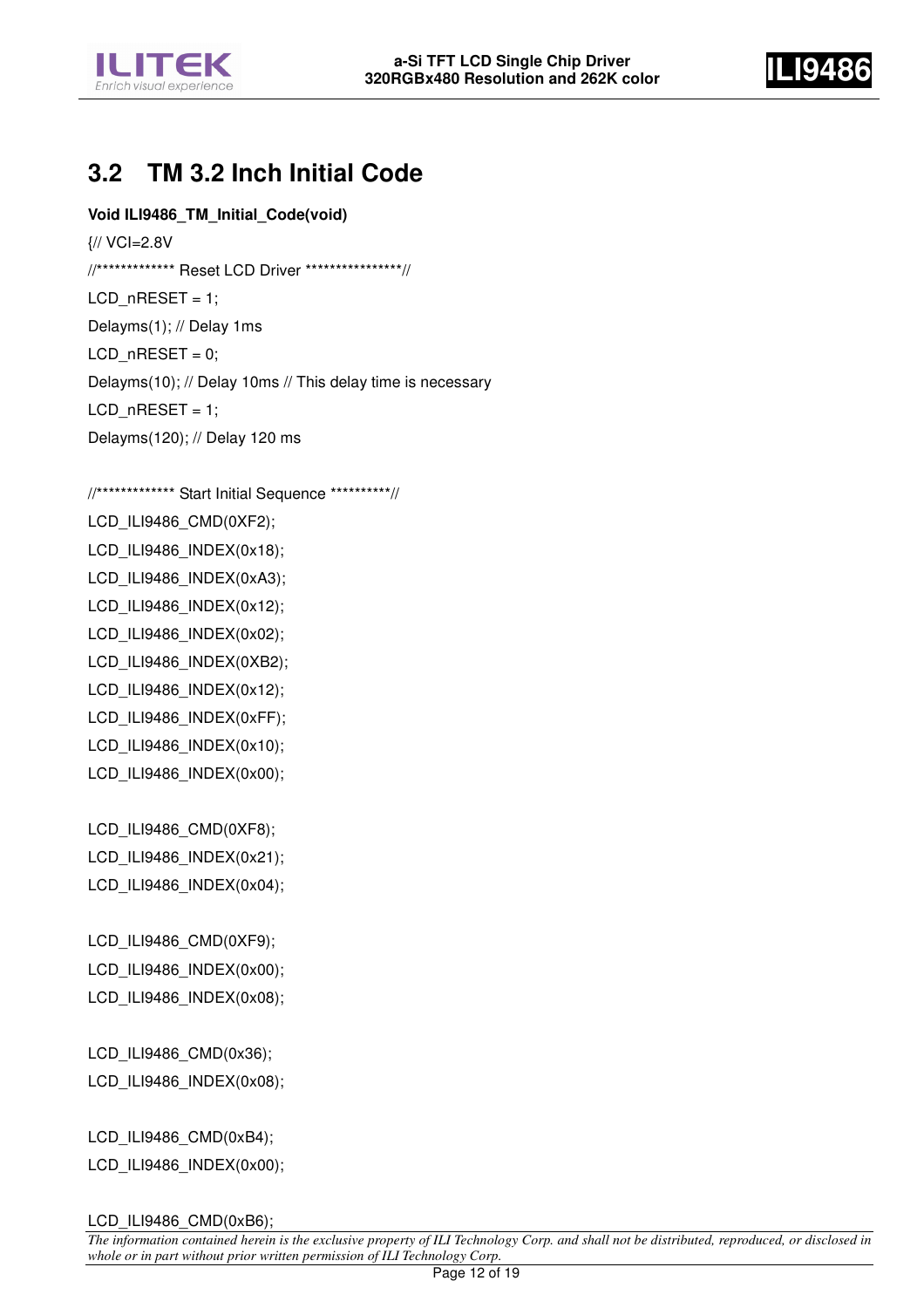



LCD\_ILI9486\_INDEX(0x02); LCD\_ILI9486\_INDEX(0x22);

LCD\_ILI9486\_CMD(0xC1); LCD\_ILI9486\_INDEX(0x41);

LCD\_ILI9486\_CMD(0xC5); LCD\_ILI9486\_INDEX(0x00); LCD\_ILI9486\_INDEX(0x55);

LCD\_ILI9486\_CMD(0xE0); LCD\_ILI9486\_INDEX(0x0F); LCD\_ILI9486\_INDEX(0x21); LCD\_ILI9486\_INDEX(0x1C); LCD\_ILI9486\_INDEX(0x0B); LCD\_ILI9486\_INDEX(0x0E); LCD\_ILI9486\_INDEX(0x08); LCD\_ILI9486\_INDEX(0x49); LCD\_ILI9486\_INDEX(0x98); LCD\_ILI9486\_INDEX(0x38); LCD\_ILI9486\_INDEX(0x09); LCD\_ILI9486\_INDEX(0x11); LCD\_ILI9486\_INDEX(0x03); LCD\_ILI9486\_INDEX(0x14); LCD\_ILI9486\_INDEX(0x10); LCD\_ILI9486\_INDEX(0x00); LCD ILI9486 CMD(0xE1); LCD\_ILI9486\_INDEX(0x0F); LCD\_ILI9486\_INDEX(0x2F); LCD\_ILI9486\_INDEX(0x2B); LCD\_ILI9486\_INDEX(0x0C); LCD\_ILI9486\_INDEX(0x0E);

- LCD\_ILI9486\_INDEX(0x06); LCD\_ILI9486\_INDEX(0x47);
- LCD\_ILI9486\_INDEX(0x76);
- LCD\_ILI9486\_INDEX(0x37);

LCD\_ILI9486\_INDEX(0x07);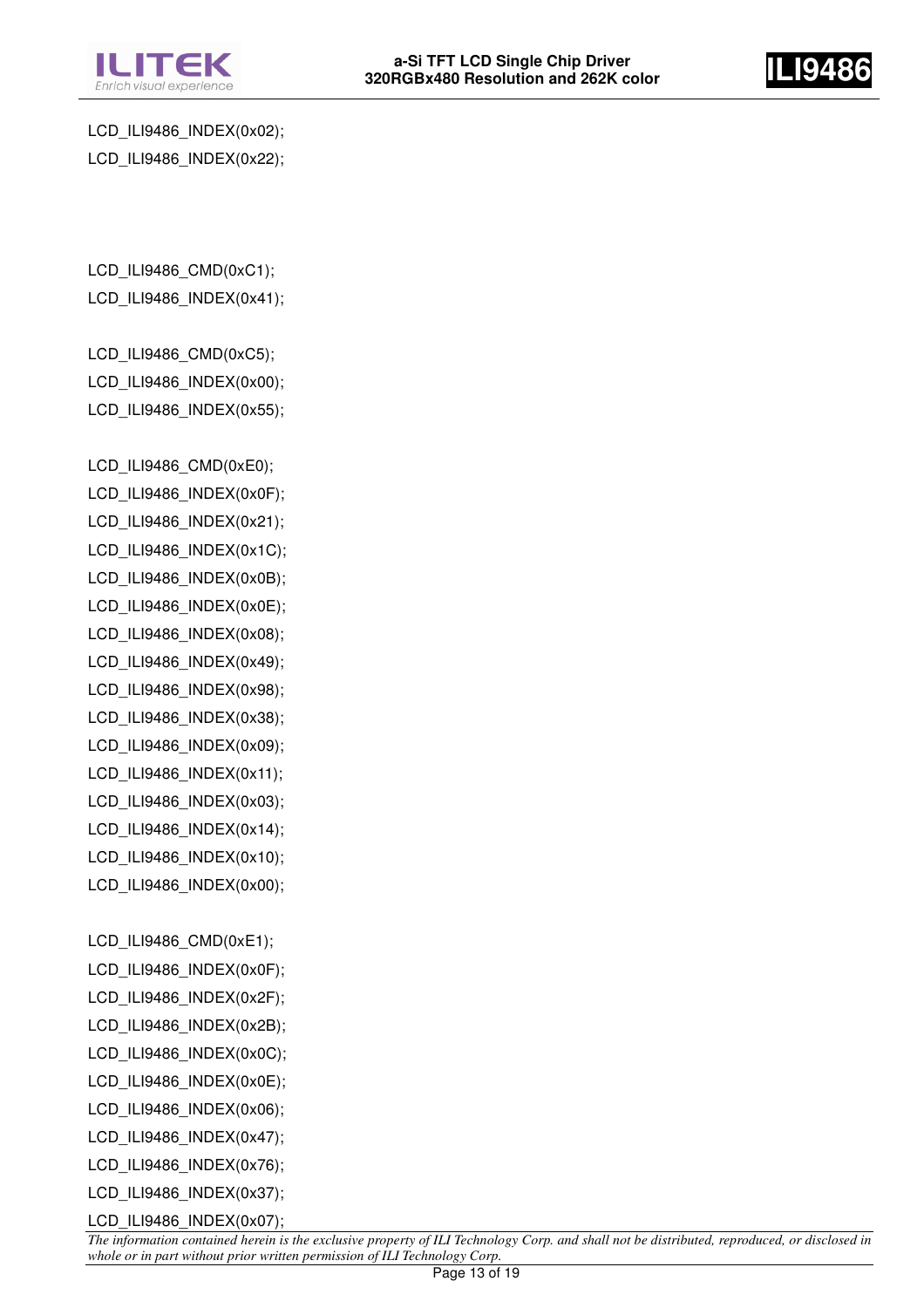



LCD\_ILI9486\_INDEX(0x11); LCD\_ILI9486\_INDEX(0x04); LCD\_ILI9486\_INDEX(0x23); LCD\_ILI9486\_INDEX(0x1E); LCD\_ILI9486\_INDEX(0x00);

LCD\_ILI9486\_CMD(0x11); Delayms(120); LCD\_ILI9486\_CMD(0x29); }

**Void ILI9486\_EnterSleep\_Code(void)**  { LCD\_ILI9486\_CMD(0x28) Delayms(10); LCD\_ILI9486\_CMD(0x10); Delayms(120); }

```
Void ILI9486_ExitSleep_Code(void) 
{ 
LCD_ILI9486_CMD(0x11); 
Delayms(120); 
LCD_ILI9486_CMD(0x29) 
}
```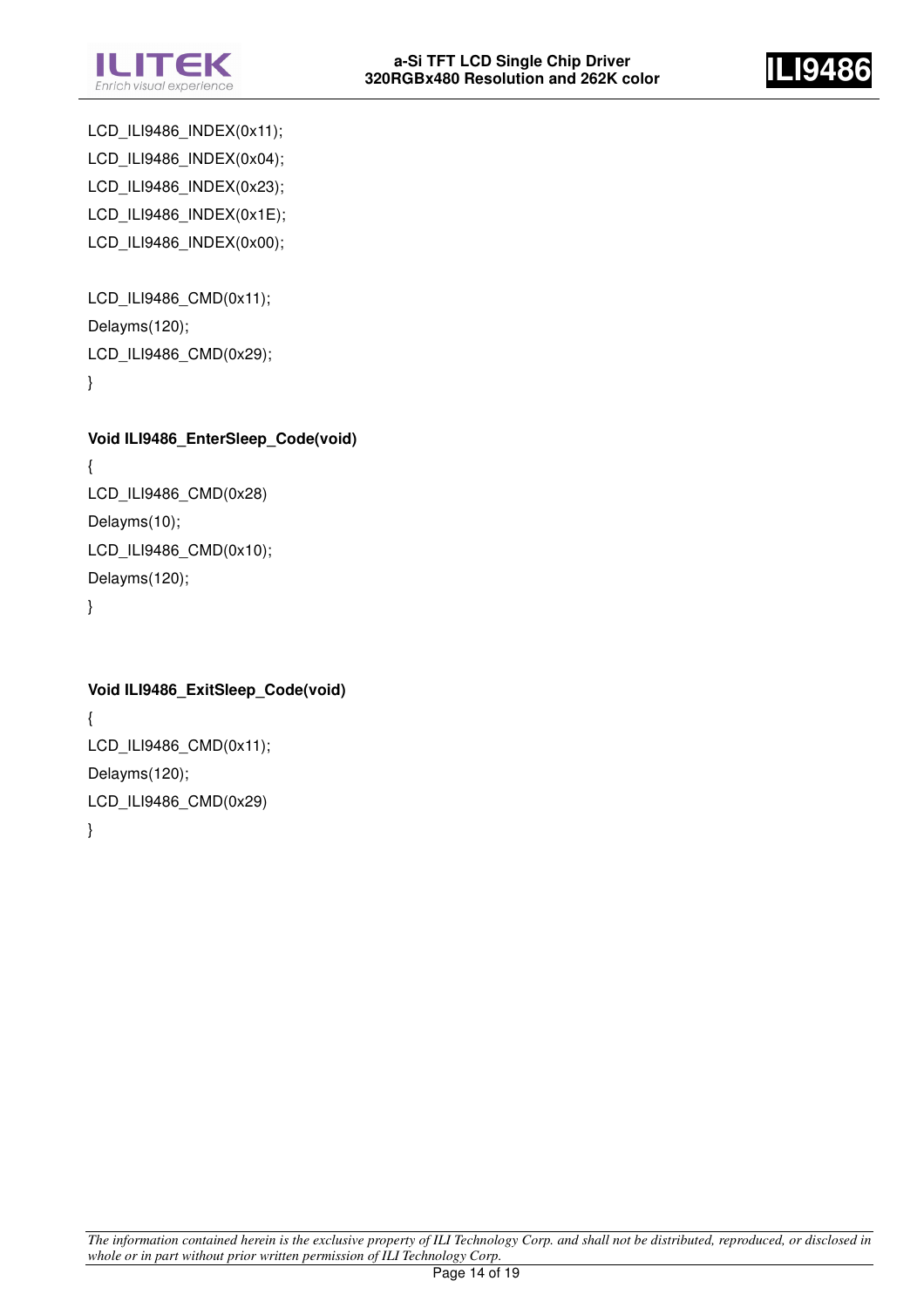



### 4 WTK 3.5 **4 WTK 3.5 PANEL PANEL**

## 4.1 FPC CIRCUIT **4.1 FPC CIRCUIT**



1234567899

20<br>20<br>20<br>21<br>20<br>21<br>20<br>21<br>20<br>20<br>20<br>20<br>20<br>20<br>20<br>20<br>20<br>20<br>20<br>20<br>20

VSYNC<br>USH<br>COX DOTCLK<br>DOTCLK<br>DOTCLK<br>DOTCLK<br>DOTCLK<br>DOTCLK

CABC\_PWM STB\_P DATA\_P TE LED+ LED-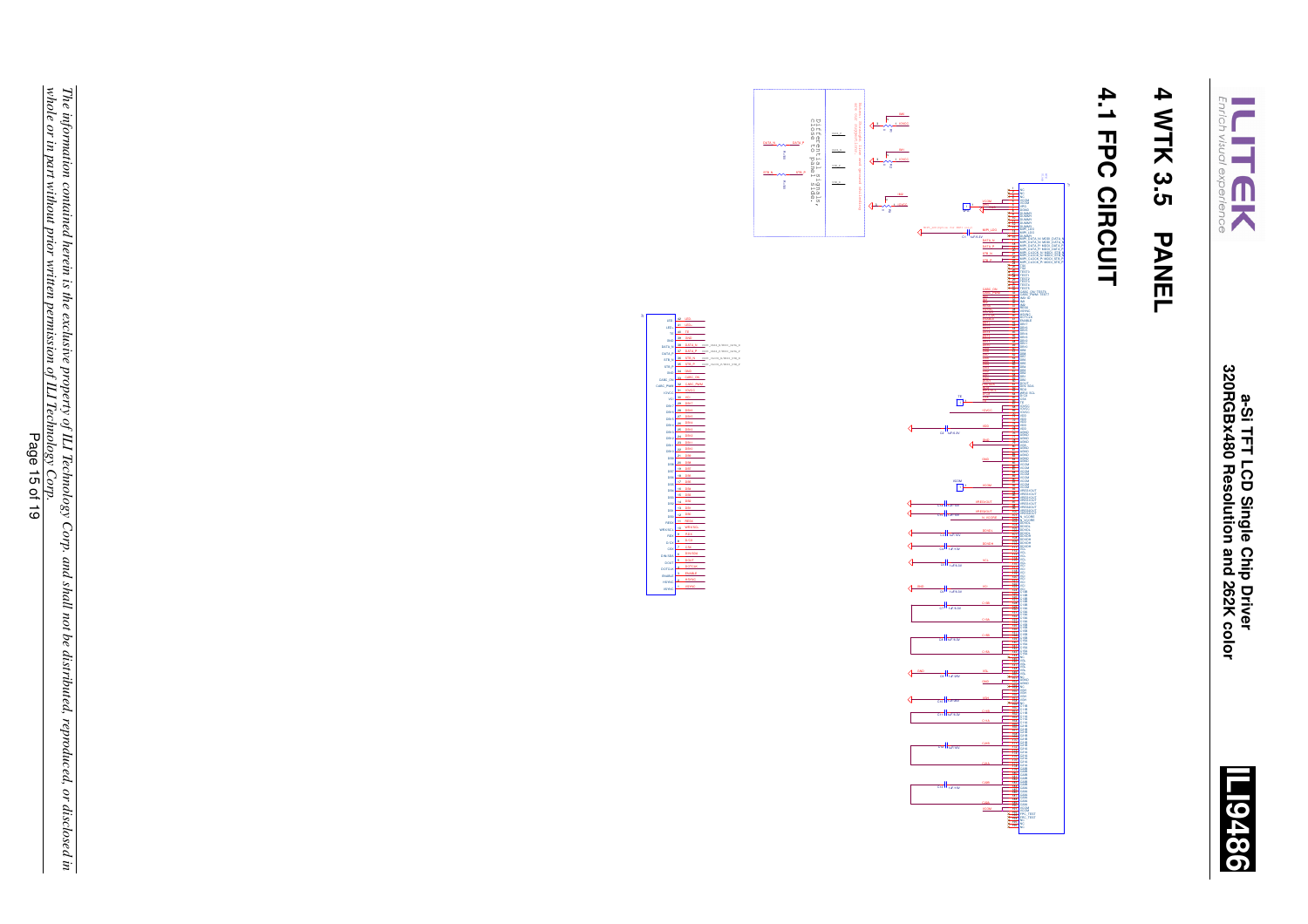



#### **4.2 WTK 3.5 Inch Initial Code**

#### **Void ILI9486\_WTK\_Initial\_Code(void)**

{// VCI=2.8V //\*\*\*\*\*\*\*\*\*\*\*\*\* Reset LCD Driver \*\*\*\*\*\*\*\*\*\*\*\*\*\*\*\*// LCD  $n$ RESET = 1; Delayms(1); // Delay 1ms  $LCD_nRESET = 0;$ Delayms(10); // Delay 10ms // This delay time is necessary  $LCD_nRESET = 1$ ; Delayms(120); // Delay 120 ms

//\*\*\*\*\*\*\*\*\*\*\*\*\* Start Initial Sequence \*\*\*\*\*\*\*\*\*\*// LCD\_ILI9486\_CMD(0XF2); LCD\_ILI9486\_INDEX(0x18); LCD\_ILI9486\_INDEX(0xA3); LCD\_ILI9486\_INDEX(0x12); LCD\_ILI9486\_INDEX(0x02); LCD\_ILI9486\_INDEX(0XB2); LCD\_ILI9486\_INDEX(0x12); LCD\_ILI9486\_INDEX(0xFF); LCD\_ILI9486\_INDEX(0x10); LCD\_ILI9486\_INDEX(0x00); LCD\_ILI9486\_CMD(0XF8); LCD\_ILI9486\_INDEX(0x21); LCD\_ILI9486\_INDEX(0x04); LCD\_ILI9486\_CMD(0XF9); LCD\_ILI9486\_INDEX(0x00); LCD\_ILI9486\_INDEX(0x08); LCD\_ILI9486\_CMD(0x21); LCD\_ILI9486\_CMD(0x36); LCD\_ILI9486\_INDEX(0x08);

LCD\_ILI9486\_CMD(0xB4); LCD\_ILI9486\_INDEX(0x00);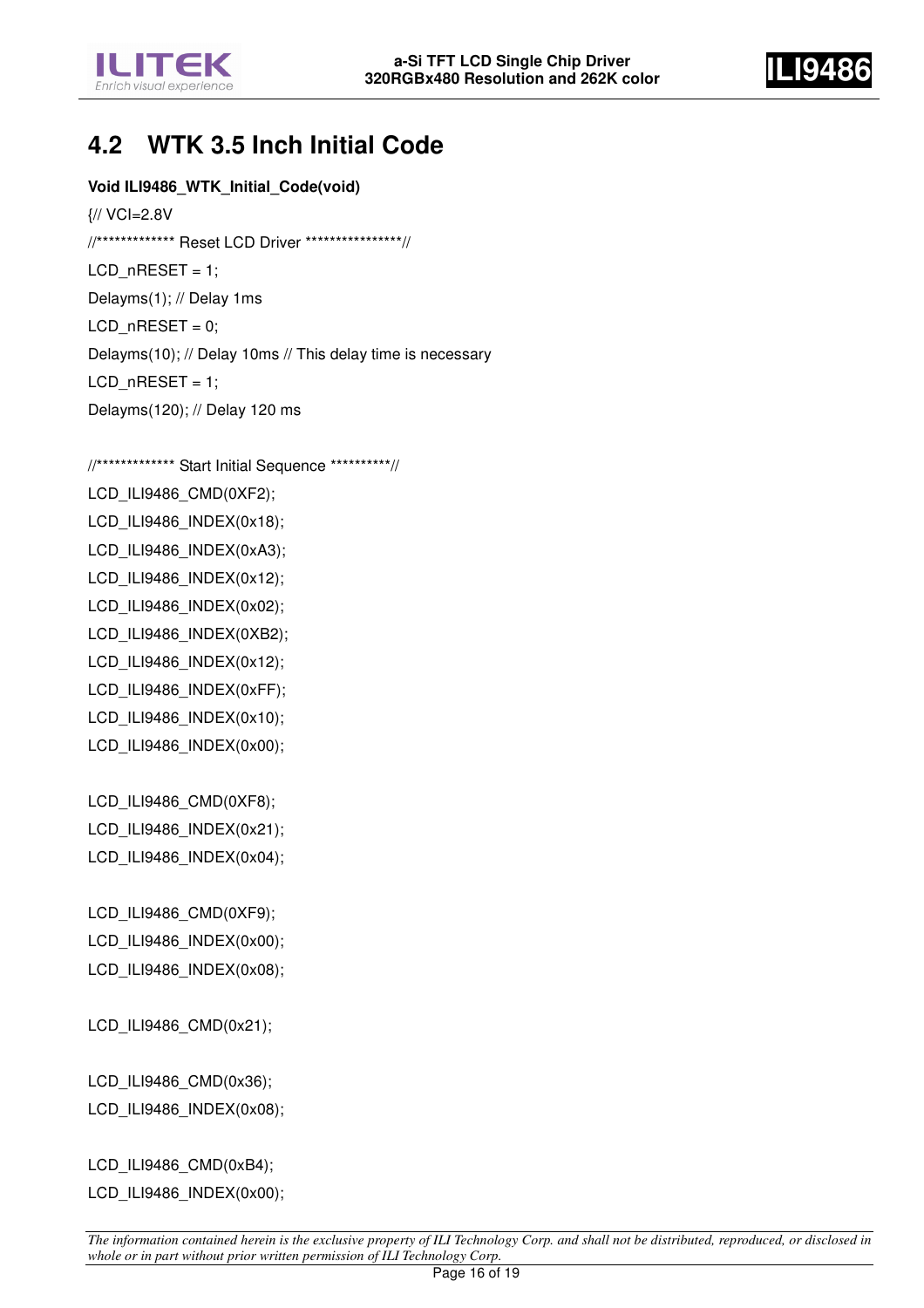



LCD\_ILI9486\_CMD(0xB6); LCD\_ILI9486\_INDEX(0x02); LCD\_ILI9486\_INDEX(0x22);

LCD\_ILI9486\_CMD(0xC1); LCD\_ILI9486\_INDEX(0x41);

LCD\_ILI9486\_CMD(0xC5); LCD\_ILI9486\_INDEX(0x00); LCD\_ILI9486\_INDEX(0x53);

LCD\_ILI9486\_CMD(0xE0); LCD\_ILI9486\_INDEX(0x0F); LCD\_ILI9486\_INDEX(0x10); LCD\_ILI9486\_INDEX(0x08); LCD\_ILI9486\_INDEX(0x05); LCD\_ILI9486\_INDEX(0x09); LCD\_ILI9486\_INDEX(0x05); LCD\_ILI9486\_INDEX(0x37); LCD\_ILI9486\_INDEX(0x98); LCD\_ILI9486\_INDEX(0x26); LCD\_ILI9486\_INDEX(0x07); LCD\_ILI9486\_INDEX(0x0F); LCD\_ILI9486\_INDEX(0x02); LCD\_ILI9486\_INDEX(0x09); LCD\_ILI9486\_INDEX(0x07); LCD\_ILI9486\_INDEX(0x00);

LCD\_ILI9486\_CMD(0xE1); LCD\_ILI9486\_INDEX(0x0F); LCD\_ILI9486\_INDEX(0x38); LCD\_ILI9486\_INDEX(0x36); LCD\_ILI9486\_INDEX(0x0D); LCD\_ILI9486\_INDEX(0x10); LCD\_ILI9486\_INDEX(0x08); LCD\_ILI9486\_INDEX(0x59); LCD\_ILI9486\_INDEX(0x76); LCD\_ILI9486\_INDEX(0x48); LCD\_ILI9486\_INDEX(0x0A);

LCD\_ILI9486\_INDEX(0x16);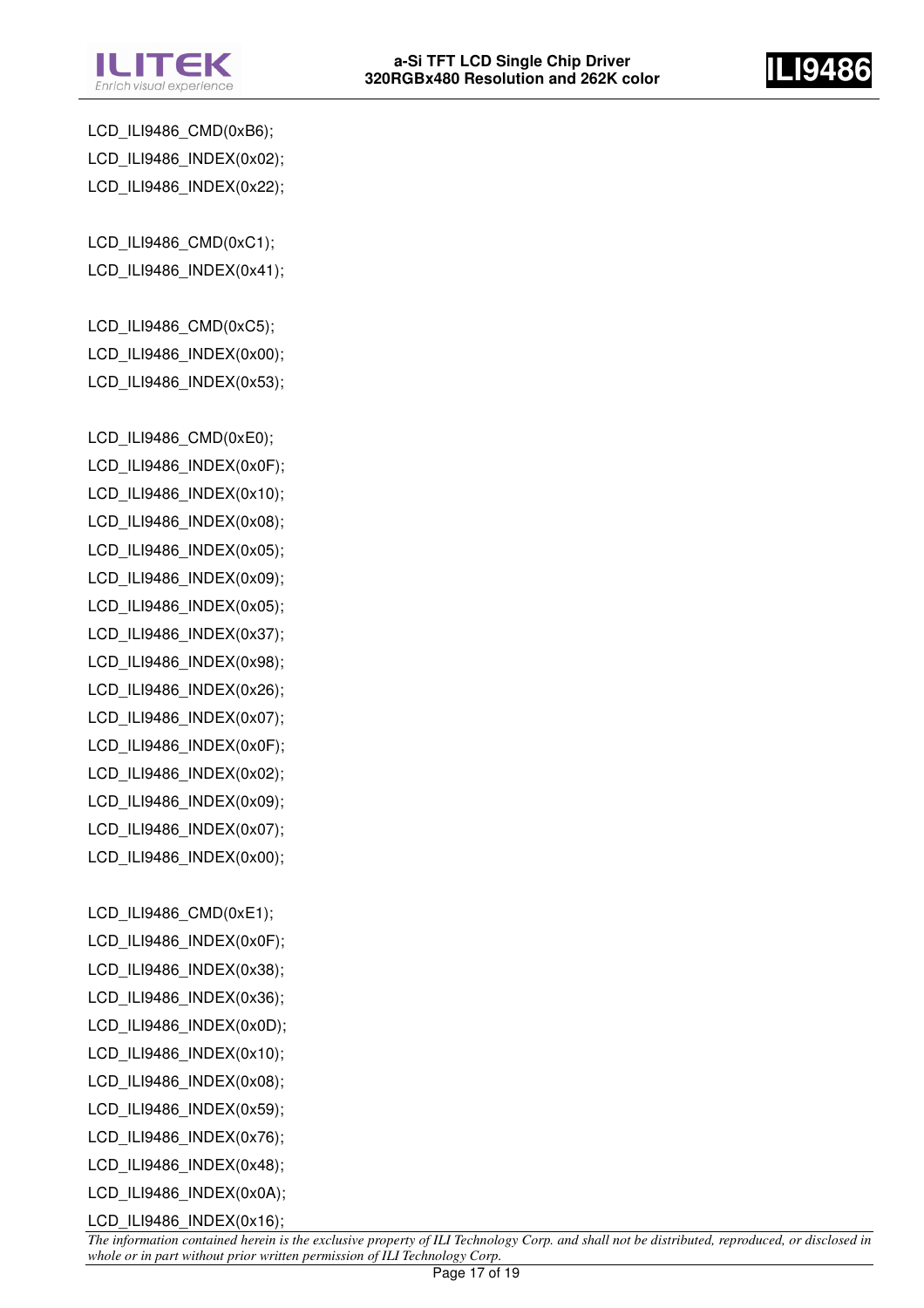



LCD\_ILI9486\_INDEX(0x0A); LCD\_ILI9486\_INDEX(0x37); LCD\_ILI9486\_INDEX(0x2F); LCD\_ILI9486\_INDEX(0x00);

LCD\_ILI9486\_CMD(0x11); Delayms(120); LCD\_ILI9486\_CMD(0x29); }

**Void ILI9486\_EnterSleep\_Code(void)**  { LCD\_ILI9486\_CMD(0x28) Delayms(10); LCD\_ILI9486\_CMD(0x10); Delayms(120); }

**Void ILI9486\_ExitSleep\_Code(void)**  { LCD\_ILI9486\_CMD(0x11); Delayms(120); LCD\_ILI9486\_CMD(0x29)

}